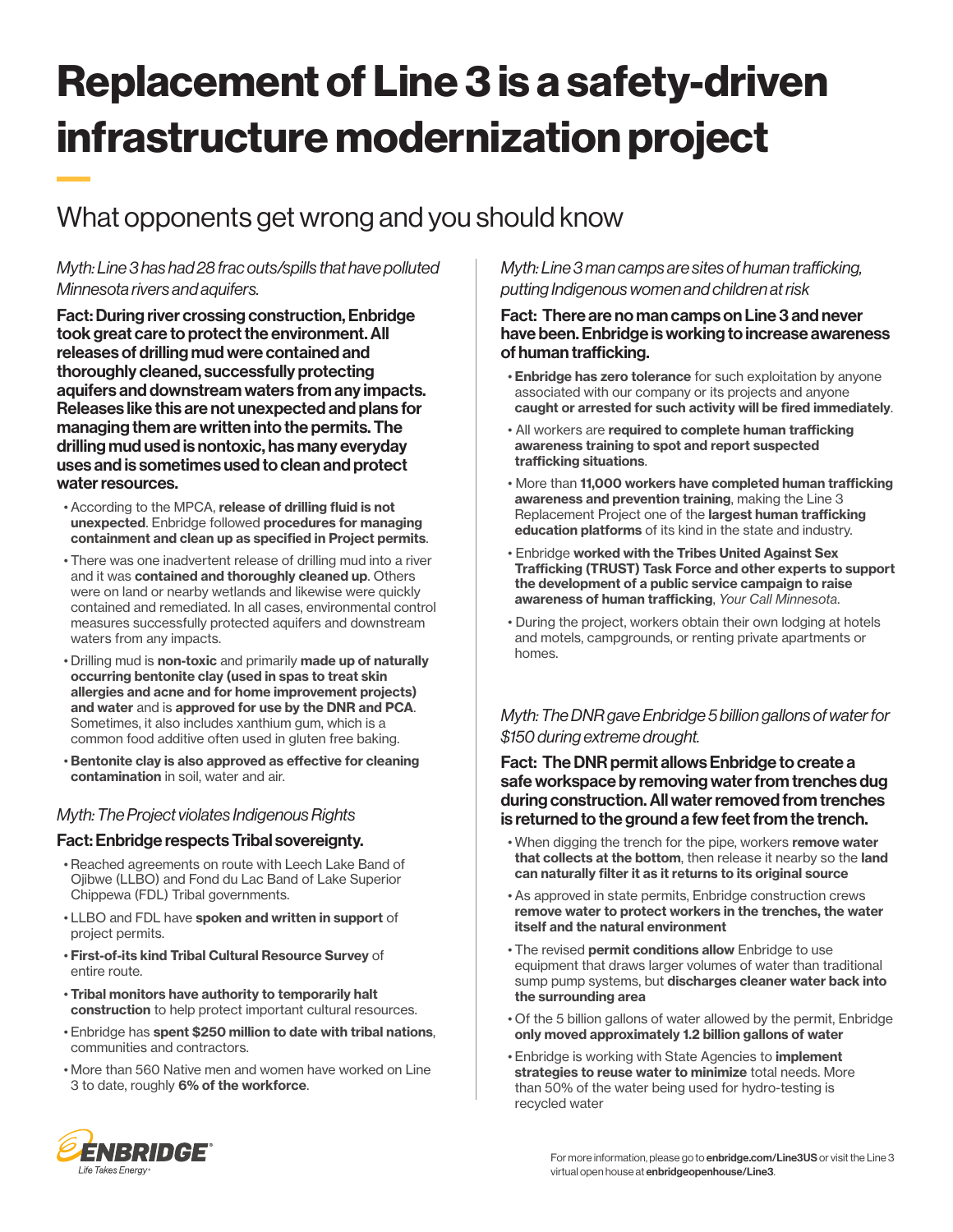# *Myth: The Project will impact sacred wild rice watersheds in Ojibwe treaty territory*

#### Fact: Enbridge has and will continue to safely co-exist with sacred wild rice watersheds in Minnesota.

- Enbridge pipelines have safely co-existed in Ojibwe treaty territory for 70+ years.
- No data in regulatory record demonstrates that Enbridge has damaged Minnesota wild rice lakes.
- Significant Line 3 route changes were made to avoid a wild rice watershed sacred to White Earth Band of Ojibwe (WEBO).

#### *Myth: Project would carry "pollution equivalent" to 50 coal power plants*

#### Fact: Replacing Line 3 has no impact on greenhouse gas emissions according to the Environmental Impact Statement (EIS).

- Replacing Line 3 has no impact on production or use of fossil fuels.
- Restored capacity displaces crude oil being delivered today by more carbon intense transportation.
- The EIS notes the full volume transported on Line 3 would require 10 trains, each 110 tank cars long, or 4,000 tanker trucks travelling daily, all with greater emissions.

# *Myth: Officials should stop Line 3 / fossil fuel*

*infrastructure construction due to climate change*

#### Fact: Stopping Line 3 replacement will not stop oil flow nor reduce impacts of climate change.

- This is a false choice oil will still get to market by less safe. less energy-efficient means on truck and train.
- During a just energy transition from fossil fuels, Indigenous people, rich natural environments and communities must be protected by newer, safer pipe and all families need safe, affordable energy.
- The vast majority of climate change emissions come from oil usage—a responsibility we all share.
- One of the first North American energy companies to pledge net zero GHG emissions by 2050.
- We were given a grade of A- for our climate change efforts by the Carbon Disclosure Project.

# *Myth: Project review didn't sufficiently examine potential environmental impacts*

#### Fact: Line 3 far exceeds regulatory standards, is most studied pipeline in Minnesota history.

- 6 years, 71 public regulatory meetings, 3,500+ community engagement meetings to gather input, ensure thorough scientific review that met and exceeded Minnesota legal and regulatory requirements.
- Regulators repeatedly approved and stood behind their decisions to approve this project.
- Opponent legal challenges are from groups unwilling to accept the science.

## *Myth: This is a new pipeline – in a new route*

#### Fact: The replacement route follows existing energy infrastructure for 75% route and deviations are the result of Tribal and stakeholder requests.

- Line 3 stays within the existing corridor over half of the way through Minnesota.
- Where replacement line does not follow existing line, it follows four pipelines owned by another company, then follows an existing power line corridor.
- The replacement route reflects Leech Lake Band of Ojibwe requests.
- There were 320 route modifications based on stakeholder input.

#### *Myth: Line 3 will put the Mississippi River and critical water resources at risk of tar sands spills*

#### Fact: Minnesota's water resources are at greater risk if Line 3 is not replaced.

- Line 3 was built in the 1960s, travels through wetlands, crosses the Mississippi twice in Minnesota.
- Replacing an aging pipeline with a safer, thicker steel and more advanced coating is in Minnesota's water resources' best interest.
- Replacement will reduce disruptions to the environment due to ongoing maintenance.
- Minnesota Pollution Control Agency Commissioner Laura Bishop stated:
	- "The MPCA has used sound science and thorough analysis to ensure that necessary safeguards are in place to protect Minnesota's waters.
	- The 401 certification requires Enbridge to meet Minnesota's extensive water quality standards instead of lower federal standards
	- The result is a certification and permits that are strong, enforceable, and protective."

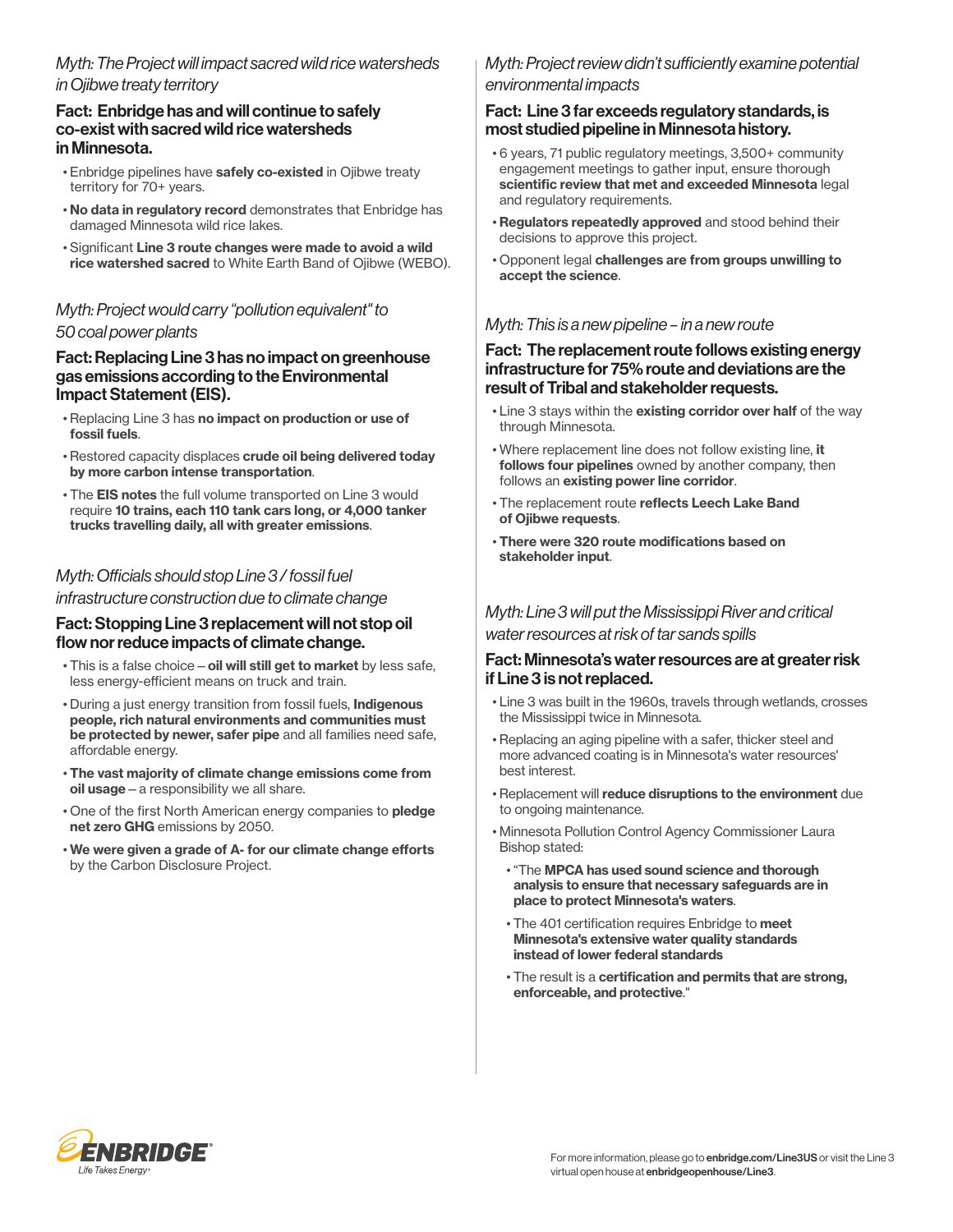#### *Myth: Nobody wants Line 3*

#### Fact: Line 3 Replacement has widespread support, especially in the areas it crosses that are most directly impacted.

- According to research conducted in 2020, most people support replacing aging pipeline infrastructure. And, 91% of residents closest to and most directly impacted by the project – those who live along its route – support the Line 3 Replacement Project.
- Federal, state and local elected officials passed and/or signed more than 90 resolutions and letters supporting the replacement of Line 3 and 40,000 petition signatures and supportive letters have been gathered from Minnesotans who support the project.
- Line 3 has supporters in all 87 Minnesota counties, 60,000 residents show their support with yard signs, advocacy for the project, penning letters to the editor and attending meetings in support of the project.

# *Myth: Enbridge has an abysmal safety and spill history*

#### Fact: Enbridge has a strong safety record and strives toward zero releases.

- In 2020, Enbridge safely transported more than 3.77 billion barrels of oil, and spilled a total of 63 barrels outside our facilities, for a safe delivery record of 99.999975%.
- The 2010 Kalamazoo River oil spill transformed Enbridge forever. The company spent millions improving the safety of its system, adding and training staff, conducting drills, monitoring and increasing maintenance on existing infrastructure and more.
- The cleanup was hailed for restoring the river corridor, improving water quality, fish and wildlife habitat, and the experience of river users.

# *Myth: Enbridge does not respect the human rights of protesters*

#### Fact: We understand there are differing opinions about the energy we all use. As a company, we recognize the rights of individuals and groups to express their views legally and peacefully.

- Enbridge recognizes governments have the primary responsibility to promote and protect human rights.
- Enbridge will work with governments, tribes and agencies to support and respect human rights.
- Enbridge approach to protest activity is respect for freedom of speech and de-escalation
- Enbridge will not tolerate human rights abuses and will not engage or be complicit in any activity that solicits or encourages human rights abuse.
- Enbridge will always strive to build trust, deliver mutual advantage and demonstrate respect for human dignity and rights in all relationships it enters into, including respect for cultures, customs and values of individuals and groups

# *Myth: Enbridge is paying and privatizing local law enforcement*

Fact: The Minnesota Public Utilities Commission included a condition in the L3RP Route Permit establishing a public safety escrow account. Enbridge is required to pay into the account – an independent public safety escrow account manager decides how local law enforcement will be compensated for their costs.

- Community police and sheriff deputies are responsible for public safety.
- Officers decide when protestors are breaking the law or putting themselves and others in danger.
- The costs to communities from illegal protests can be submitted to the Line 3 public safety escrow account for compensation.
- The independent Public Safety Escrow Account Manager appointed by the Minnesota Public Utilities Commission receives these bills – decides if they are appropriate – and reimburses communities accordingly.

# *Myth: Line 3 has not delivered jobs to Minnesotans*

Fact: Replacing Line 3 has provided critical economic benefits for northern Minnesota counties, small businesses, Native American communities, and union members – including creating 5,400 family-sustaining construction jobs, and millions of dollars in local spending and tax revenues.

- The Line 3 Project Labor Agreement stipulates that the contractor supplies 50% of the workforce and local union halls provide 50% of the workforce. In many cases local union halls include membership in neighboring states like Wisconsin and the Dakotas.
- Minnesota benches quickly emptied as union workers filled jobs on the project.
- Due to seasonal and environmental restrictions, work on the Line 3 Replacement Project paused for most pipeline construction activities for approximately two months beginning April 1. Construction continues at the eight Line 3 pump station facilities and environmental inspectors continue to monitor the Project Right-of-Way employing more than 800 workers during this planned pause in mainline construction.
- Enbridge has begun construction on two new maintenance facilities in Park Rapids and Hill City, and combined with new positions at pump stations, Line 3 will create 20 new permanent positions.